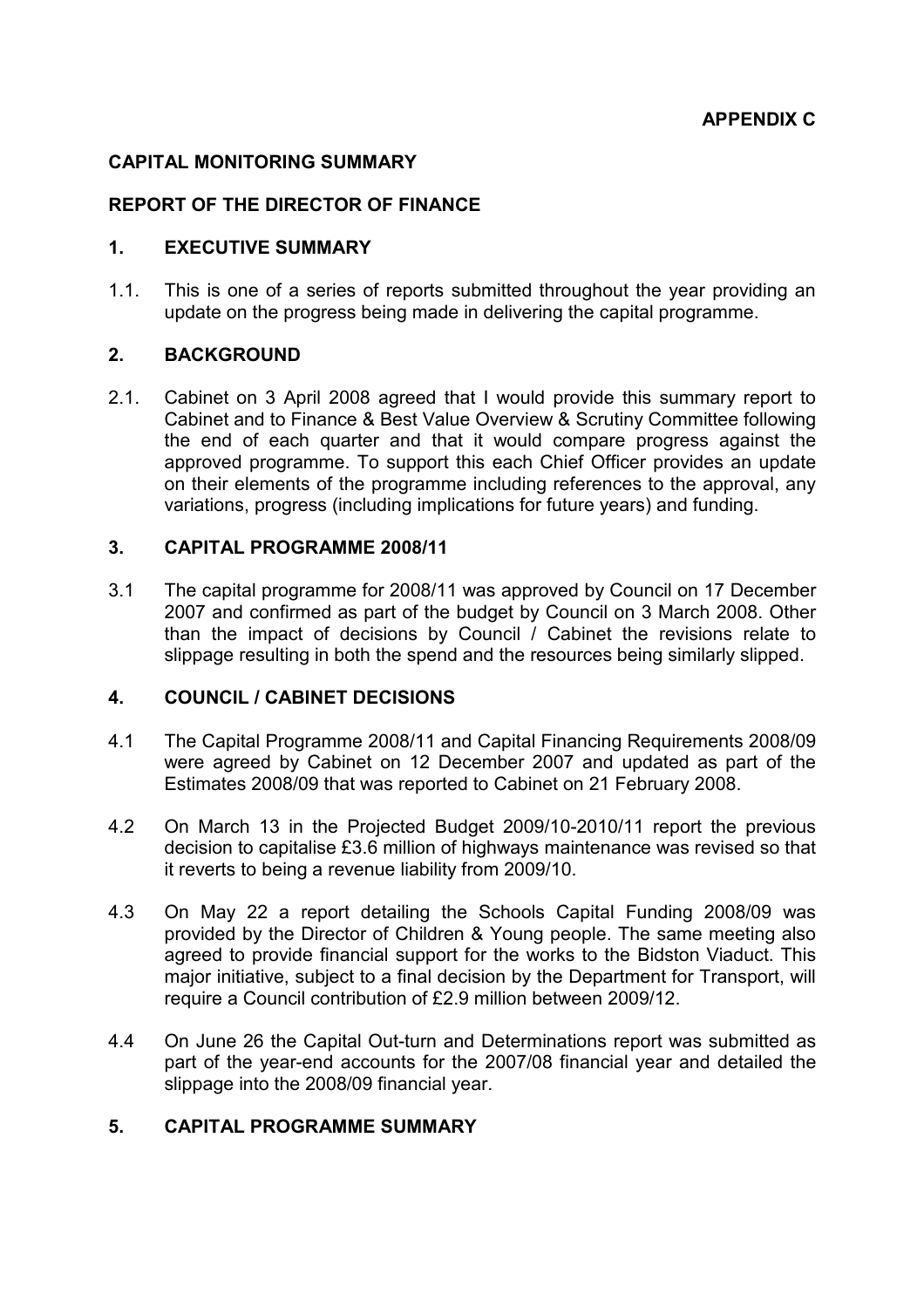5.1. The table compares the original programme approved as part of the Budget with the latest forecast spend position that incorporates permanent changes to the programme due to slippage and Cabinet approvals.

| <b>Spend</b>                 | Original<br><b>Approval</b><br>£000 | <b>Forecast</b><br>June<br>£000 |
|------------------------------|-------------------------------------|---------------------------------|
|                              |                                     |                                 |
| <b>Adult Social Services</b> | 2,952                               | 3,696                           |
| Children & Young People      | 32,221                              | 26,377                          |
| <b>Corporate Services</b>    | 2,270                               | 3,271                           |
| Regeneration                 | 29,079                              | 36,876                          |
| <b>Technical Services</b>    | 11,318                              | 12,589                          |
| <b>Total programme</b>       | 77,840                              | 82,809                          |

5.2 The resources table similarly compares the developing programme and reflects the agreed changes, including slippage of spend from 2007/08. The generation of capital receipts through the sale of assets is used to fund the programme and at this stage £4 million is included for use in 2008/09. Income from sales, whilst uncertain in the exact timing of receipt, offers flexibility in the timing of its use and can be used to either balance the current programme or to address future budgetary issues.

| <b>Resources</b>         | Original<br><b>Approval</b> | <b>Forecast</b><br>June |
|--------------------------|-----------------------------|-------------------------|
|                          | £000                        | £000                    |
| <b>Borrowing</b>         | 31,092                      | 30,257                  |
| Grant - HMRI             | 9,800                       | 8,900                   |
| <b>Grant - Education</b> | 20,899                      | 17,868                  |
| Grant – Other            | 11,636                      | 21,368                  |
| Revenue                  | 413                         | 416                     |
| <b>Capital Receipts</b>  | 4,000                       | 4,000                   |
| <b>Total resources</b>   | 77,840                      | 82,809                  |

# 6. PROGRESS ON THE PROGRAMME

# 3.2 Adult Social Services

3.2.1 The Director in his report to Cabinet on 12 June on Transforming Social Care referred to a review of intermediate care requiring revisions to the plans for Poulton House. Consultation has commenced that will also set the agenda for places like Girtrell Court and will impact upon the decisions regarding the adult accommodation provision. All the schemes are therefore subject to review pending the outcome of the consultation.

# 3.3 Children & Young People

3.3.1. A report on the Schools Capital Funding for 2008/09 was presented to Cabinet on 22 May which provided details of all aspects of the programme and the plans for the current financial year.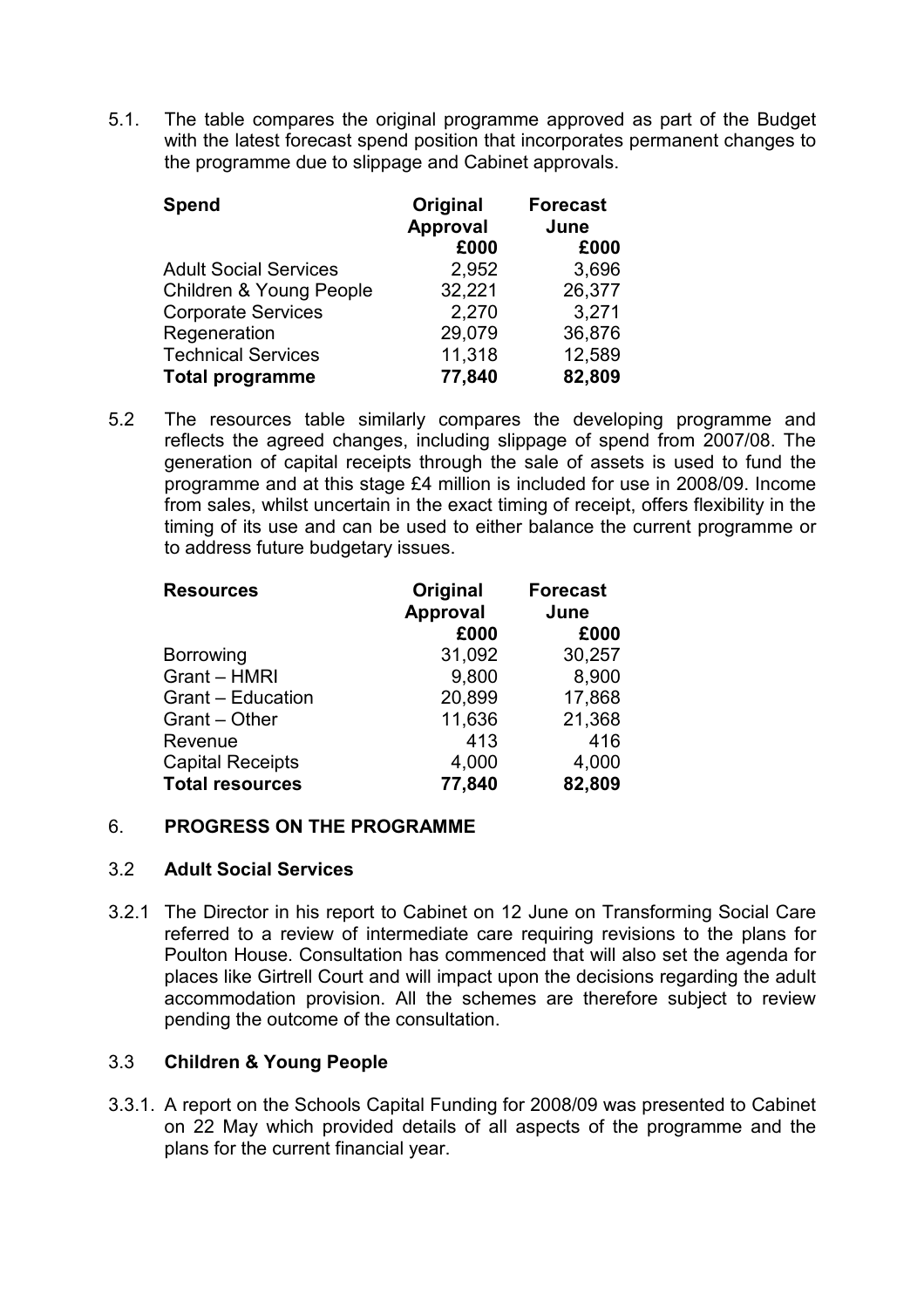- 3.3.2 The Building Schools for the Future (BSF) One Pathfinder project continues to progress in accordance with the timescales agreed with the Department for Children, Schools and Families. With the Department having re-profiled the funding a start on site is expected early in 2009.
- 3.3.3. Under the national scheme to develop Children's Centres Phase 1 and Phase 2 has now seen 17 of the 19 centres opened. The remaining two were reprogrammed into 2008/09 and are at the tender stage.
- 3.3.4. A major element of the programme is the Formula Capital allocated to schools. The implementation of individual projects is managed jointly by the school and the Council and comprises of a larger number of essentially smaller value schemes. The timing of the schemes is largely down to the schools so the level of spend can vary from the initial projections and some schemes and resources have now been re-profiled into 2009/10.
- 3.3.5 The Targeted Capital programme to build teaching accommodation at West Kirby Grammar and Wirral Boys Grammar experienced delays in the works which are expected to complete this financial year.
- 3.3.6 The funding from the Department for Children, Schools and Families for the Primary Capital Strategy is anticipated to be clarified in September. The local authority strategy document having been submitted for consideration.

# 3.4 Corporate Services

- 3.4.1 The most significant area of expenditure is on Property Maintenance and the 2008/09 programme was agreed by Cabinet on 12 June. This builds upon the Condition and Health and Safety surveys and ranks the priority areas for works in the current year.
- 3.4.2 The Think Big Investment Fund is the re-launched Business Rates support allocation that was previously within the regeneration programme and seeks to encourage business development.

# 3.5 Regeneration

- 3.5.1 The Oval Sports Centre is undergoing a substantial programme of works both to the main building and to the creation of 5-a-side pitches. This has been the subject of well reported delays for a variety of reasons with the main facility expected to re-open in late summer. The redevelopment of New Brighton is progressing well which includes the Floral Pavilion that is anticipated to open in November.
- 3.5.2 The Special Initiatives element of the programme includes schemes and related funding in respect of Objective One (£5.5 million) and the Single Regeneration Budget (£4.5 million). Schemes such as New Brighton Promenade are within these allocations and contributing towards the conclusion of the Merseyside-wide programme of schemes. Whilst shown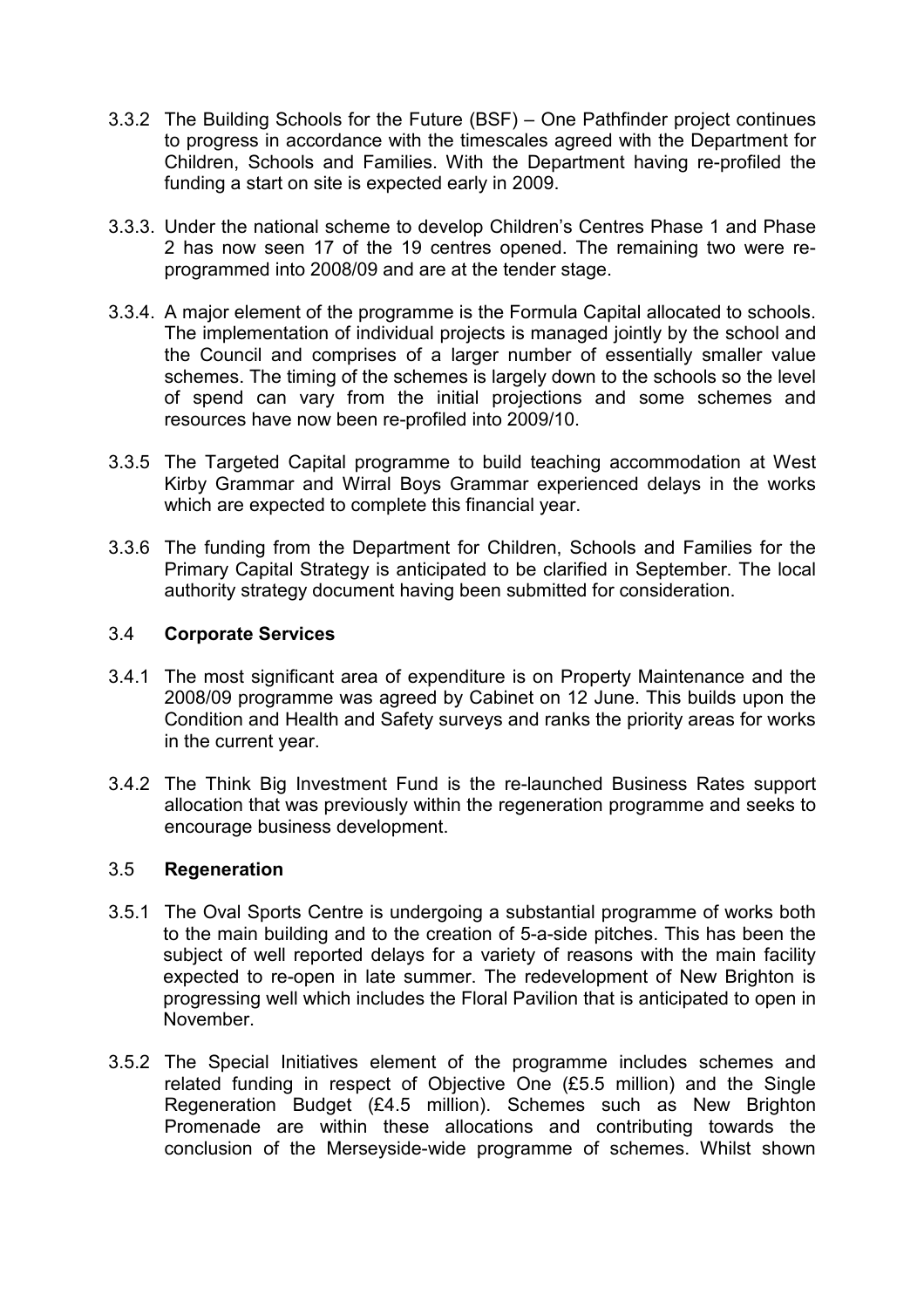under 2008/09 the programme will be further refined as it is not due to complete until 2010.

3.5.3 The Housing Market Renewal Initiative (NewHeartlands) continues to progress although the impact of the worldwide and national financial situation is affecting developers. The size and nature of the programme requires both the programme and the funding to be more flexible with the re-phasing of expenditure and resources kept under review to maintain continuity of progress.

# 3.6 Technical Services

- 3.6.1 The Highways Structural Maintenance Programme 2008/09 was approved by Cabinet in March 2008 and updated in June when the plans for Road Safety schemes were also agreed. At this stage of the financial year the Director reports that no significant variations have arisen and the final spend will closely reflect the programme by the end of the financial year.
- 3.6.2 In terms of future years the proposals for addressing the Bidston Moss Viaduct are nearing conclusion with the Department for transport having ear-marked the scheme for funding, subject to the constituent authorities agreeing to a share of the funding. This was reported to, and agreed by, Cabinet on May 22.

### 8. FINANCIAL AND STAFFING IMPLICATIONS

- 8.1 The Capital Programme for 2008/09 reflects the programme reported.
- 8.2 There are no additional staffing implications arising directly from this report.

**IAN COLEMAN** DIRECTOR OF FINANCE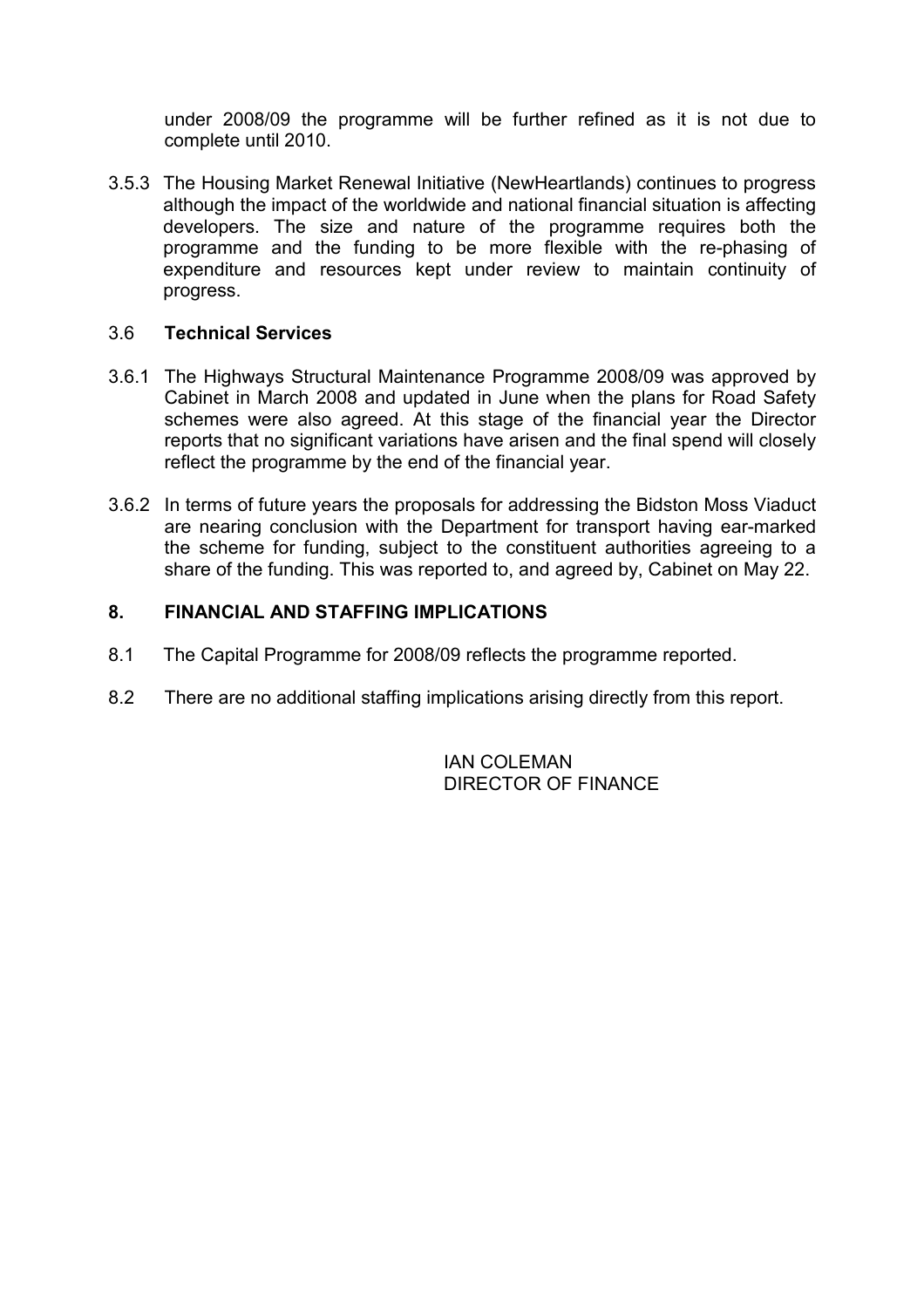#### WIRRAL COUNCIL CAPITAL MONITORING SUMMARY REPORT 2008/09 POSITION AS AT 30 JUNE 2008 APPROVED PROGRAMME

| <b>Schemes</b>                      | <b>Approved</b><br>2008/09 | <b>Revisions</b><br>2008/09 | <b>Forecast</b><br>2008/09 | <b>Actual</b><br>To date | <b>Approved</b><br>2009/10 | <b>Approved</b><br>2010/11 |
|-------------------------------------|----------------------------|-----------------------------|----------------------------|--------------------------|----------------------------|----------------------------|
|                                     | £000                       | £000                        | £000                       | £000                     | £000                       | £000                       |
| <b>Adult Social Services</b>        | 2,952                      | $+744$                      | 3,696                      | 13                       | 0                          | 0                          |
| Children & Young People             | 32,221                     | $-5,844$                    | 26,377                     | 3,464                    | 39,225                     | 34,139                     |
| <b>Corporate Services</b>           | 2,270                      | $+1,001$                    | 3,271                      | 332                      | 2,810                      | 3,810                      |
| Regeneration                        | 29,079                     | $+7,797$                    | 36,876                     | 8,968                    | 14,407                     | 13,612                     |
| <b>Fechnical Services</b>           | 11,318                     | $+1,271$                    | 12,589                     | 1,211                    | 7,712                      | 8,639                      |
| <b>TOTAL</b>                        | 77,840                     | $+4,969$                    | 82,809                     | 13,988                   | 64,154                     | 60,200                     |
| <b>Funding</b>                      |                            |                             |                            |                          |                            |                            |
| <b>General Resources</b>            | 21,529                     | $-1,129$                    | 20,400                     |                          | 15,997                     | 18,179                     |
| <b>Supported Borrowing</b>          | 7,893                      | $-208$                      | 7,685                      |                          | 9,127                      | 11,505                     |
| <b>Prudential Borrowing</b>         | 5,670                      | $+502$                      | 6,172                      |                          | 1,100                      | 200                        |
| Grants - Education                  | 20,899                     | $-3,031$                    | 17,868                     |                          | 26,665                     | 21,101                     |
| Grants - HMRI                       | 9,800                      | $-900$                      | 8,900                      |                          | 8,300                      | 7,500                      |
| Grants - Other                      | 11,636                     | $+9,732$                    | 21,368                     |                          | 1,915                      | 1,665                      |
| Revenue, reserves and contributions | 413                        | $+3$                        | 416                        |                          | 1,050                      | 50                         |
| <b>TOTAL</b>                        | 77,840                     | $+4,969$                    | 82,809                     |                          | 64,154                     | 60,200                     |

# APPROVED BY COUNCIL / CABINET - DECISIONS TO VARY THE PROGRAMME

| <b>Date</b>   | <b>Details</b>                                                                                  | E        |
|---------------|-------------------------------------------------------------------------------------------------|----------|
| February 21   | Budget Cabinet confirmed the programme approved in December 2007                                | 77,840   |
| March 13      | Capitalisation of highways maintenance returned to revenue from 2009/10                         | $-3.656$ |
| April 3       | Waste infrastructure grant allocated for 2008/09 and noted allocations for 2009/10 and 2010/11. | $+551$   |
| <b>May 22</b> | Schools Capital funding agreed including in principle for Park and Pensby Schools.              |          |
|               | Bidston Moss Viaduct scheme financial support from the Council confirmed for 2009/12.           |          |
| June 26       | Business Rates transferred from Regeneration and reclassified as Think Big Investment Fund      |          |
|               | Slippage from 2007/08 into 2008/09 financial year.                                              |          |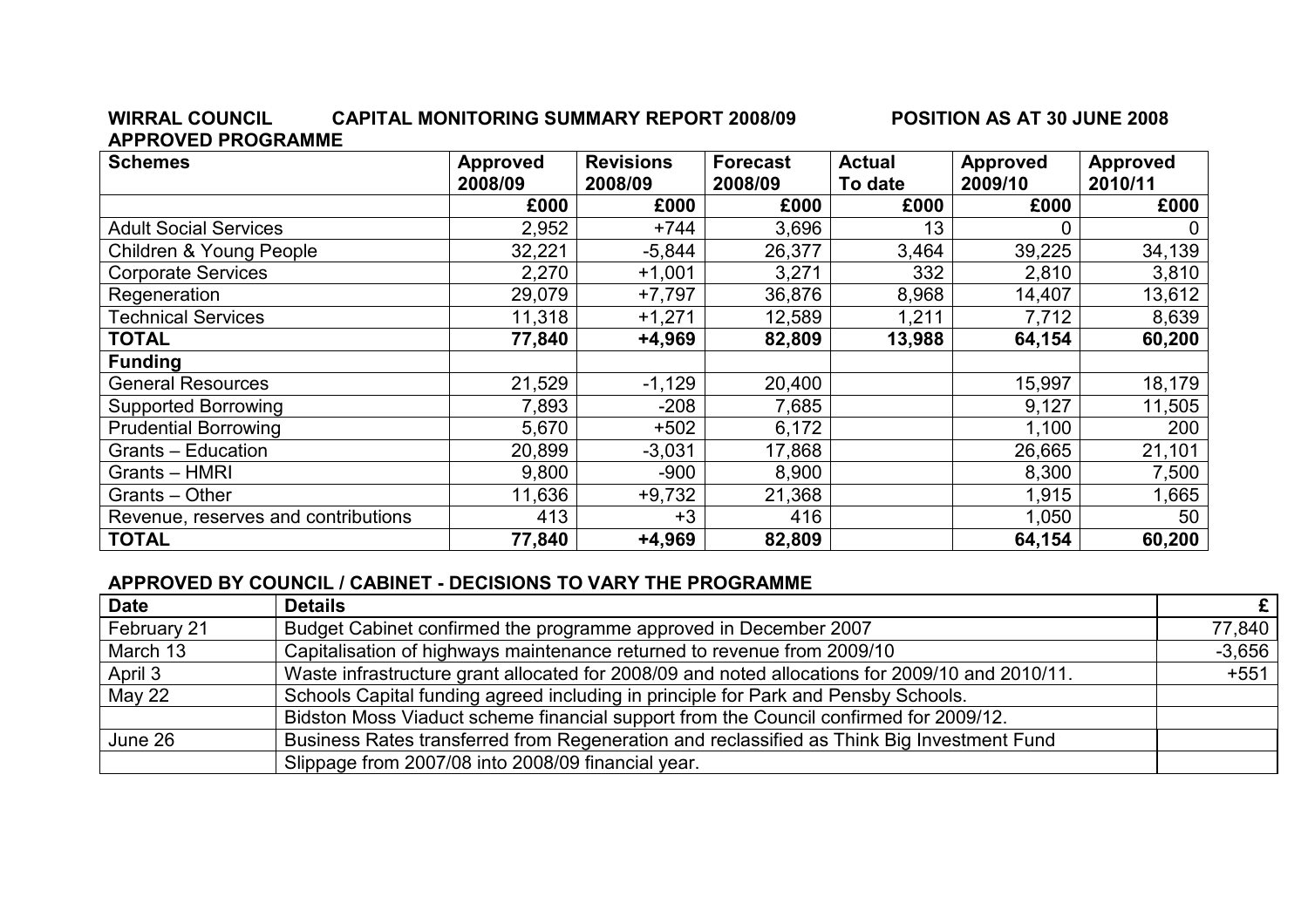# WIRRAL COUNCIL DEPARTMENT ADULT SOCIAL SERVICES

# SUMMARY

 The approved programme for 2008/09 comprises Girtrell Court, Poulton House and Adult Accommodation funded by prudential borrowing. The report to Cabinet on 12 June 2008 referred to an initial review of intermediate care that proposed a new model for services. This requires revisions to the existing plans for Poulton House and consultation is starting with people who use Girtrell Court. The outcome of the consultation will set the agenda for the future and whilst the outcome is outstanding, forecast expenditure has been shown as the sum of approved and revised.

### APPROVED PROGRAMME

| <b>Schemes</b>                       | <b>Approved</b><br>2008/09 | <b>Revisions</b><br>2008/09 | <b>Forecast</b><br>2008/09 | <b>Actual</b><br>To date | <b>Approved</b><br>2009/10 | <b>Approved</b><br>2010/11 |
|--------------------------------------|----------------------------|-----------------------------|----------------------------|--------------------------|----------------------------|----------------------------|
|                                      | £000                       | £000                        | £000                       | £000                     | £000                       | £000                       |
| In House Residential (Poulton House) | ,952                       | $-454$                      | 1,498                      |                          |                            |                            |
| <b>Girtrell Court</b>                | 1,000                      |                             | 1,000                      |                          |                            | 0                          |
| <b>Adult Accommodation</b>           |                            | 1,198                       | 1,198                      | 13                       |                            | 0                          |
| <b>TOTAL</b>                         | 2,952                      | 744                         | 3,696                      | 13                       |                            | 0                          |
|                                      |                            |                             |                            |                          |                            |                            |
| <b>Funding</b>                       |                            |                             |                            |                          |                            |                            |
| <b>Prudential Borrowing</b>          | 2,952                      | 744                         | 3,696                      |                          |                            | 0                          |
| <b>TOTAL</b>                         | 2,952                      | 744                         | 3,696                      |                          |                            | $\bf{0}$                   |

# APPROVED BY COUNCIL / CABINET - DECISIONS TO VARY THE PROGRAMME

| <b>Date</b> | .<br><b>Details</b>                                                                                                                                                      |  |
|-------------|--------------------------------------------------------------------------------------------------------------------------------------------------------------------------|--|
| 26 June     | 2007/08<br>7/08<br>$\sqrt{2}$<br>oultor<br><b>200</b><br>trom<br>Cabinet<br>slippage<br>usec<br>was<br>്റ<br>. partially<br>House<br><b>110</b><br>me<br>eed<br>Ш<br>dul |  |

# COMPLETED SCHEMES

| <b>Schemes</b> | Comments on schemes completed including actions |
|----------------|-------------------------------------------------|
|                |                                                 |

# PROGRESS REPORT ON APPROVED SCHEMES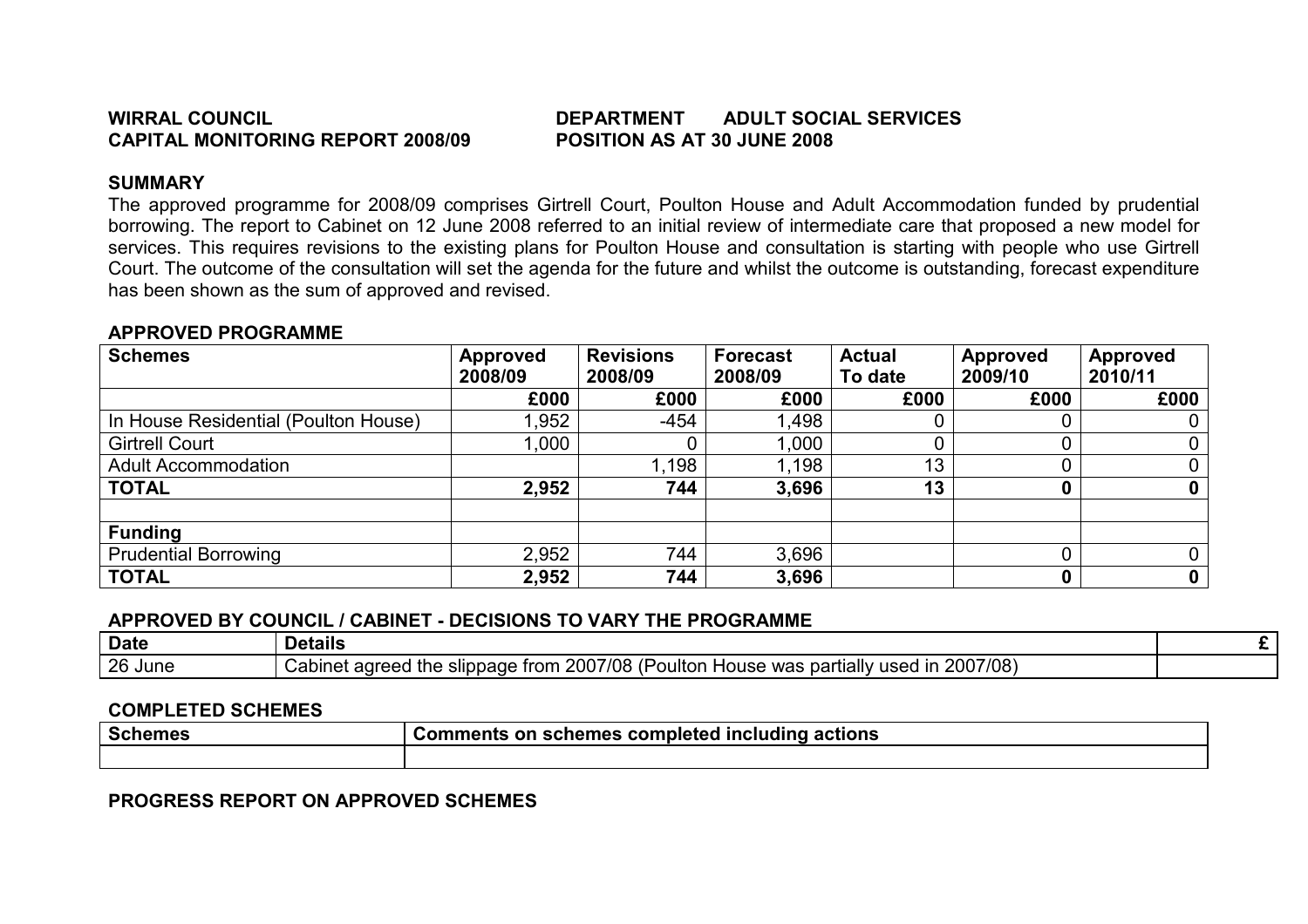| Schemes               | <sup>1</sup> Comments on progression of schemes and any variations                |
|-----------------------|-----------------------------------------------------------------------------------|
| Poulton House & Adult | Approved schemes are subject to review following the outcome of the consultation. |
| Accommodation         |                                                                                   |

# JOHN WEBB DIRECTOR OF ADULT SOCIAL SERVICES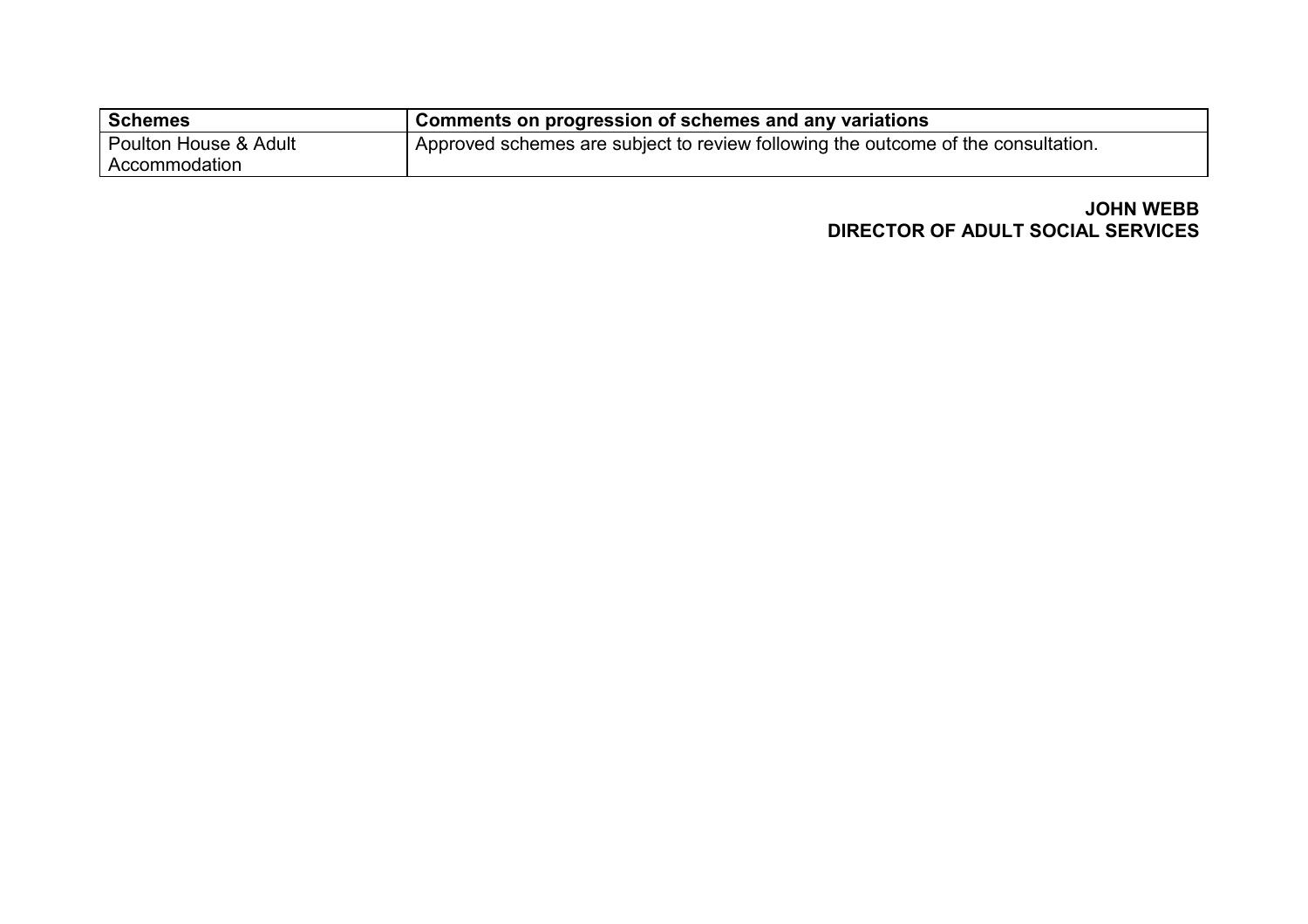# WIRRAL COUNCIL DEPARTMENT CHILDREN & YOUNG PEOPLE

### SUMMARY

 The Schools Capital programme 2008/09 was reported to Cabinet on 22 May which set out in detail the revised plans for the current financial year. The most significant change in the programme is related to the building schools for the future scheme at Woodchuch which has been re-profiled by the Department for Children, Schools and Families. The expected start on site is now early in 2009. The other changes reflect the re-profiling of the programme following consultation with schools.

| <b>Schemes</b>                         | <b>Approved</b><br>2008/09 | <b>Revisions</b><br>2008/09 | <b>Forecast</b><br>2008/09 | <b>Actual</b><br>To date | <b>Approved</b><br>2009/10 | <b>Approved</b><br>2010/11 |
|----------------------------------------|----------------------------|-----------------------------|----------------------------|--------------------------|----------------------------|----------------------------|
|                                        | £000                       | £000                        | £000                       | £000                     | £000                       | £000                       |
| <b>Children's Homes</b>                | 450                        | 11                          | 461                        | 0                        |                            |                            |
| Children's Invest-To-Save              | ,400                       | $-1,255$                    | 145                        | 0                        | 1,100                      | 200                        |
| <b>City Learning Centres</b>           | 50                         | 471                         | 521                        | 103                      |                            |                            |
| Condition / Modernisation              | 5,704                      | 887                         | 6,591                      | 870                      | 2,755                      | 2,755                      |
| Formula Capital                        | 5,878                      | $-1,386$                    | 4,492                      | 452                      | 4,592                      | 4,592                      |
| <b>Extended Schools</b>                | 550                        | 25                          | 575                        | 6                        | 582                        | 301                        |
| Schools - Access Initiative            | 611                        | 38                          | 649                        | 16                       | 611                        | 611                        |
| Schools - Basic Needs                  | 924                        |                             | 924                        | $\overline{0}$           | 924                        | 924                        |
| <b>Schools - Property Maintenance</b>  | 400                        | 10                          | 410                        | 33                       | 400                        | 400                        |
| Schools - Boiler Renewals              | 250                        | $-11$                       | 239                        | 3                        | 250                        | 250                        |
| Schools - Health and Safety            | 200                        | 75                          | 275                        | $\overline{0}$           | 200                        | 200                        |
| <b>Building Schools for the Future</b> | 11,625                     | $-11,106$                   | 519                        | 104                      | 16,203                     | 7,167                      |
| <b>Private Finance Initiative</b>      | 50                         | 0                           | 50                         | 0                        | 50                         | 50                         |
| West Kirby Grammar - Teaching Acc      | ,300                       | $-81$                       | 1,219                      | 181                      |                            |                            |
| Wirral Grammar Boys - Teaching Acc     | 265                        | 1,174                       | 1,439                      | 679                      |                            |                            |
| <b>Primary Reorganisation</b>          | 400                        | $-53$                       | 347                        | 0                        | 250                        | 250                        |
| <b>Primary Capital Strategy</b>        |                            | 0                           | $\mathbf 0$                | 0                        | 4,838                      | 7,216                      |
| <b>Poulton School</b>                  | 0                          | 0                           | $\overline{0}$             | 0                        | 1,000                      |                            |
| <b>Harnessing Technology</b>           | 993                        | 0                           | 993                        | 0                        | 1,084                      | 1,176                      |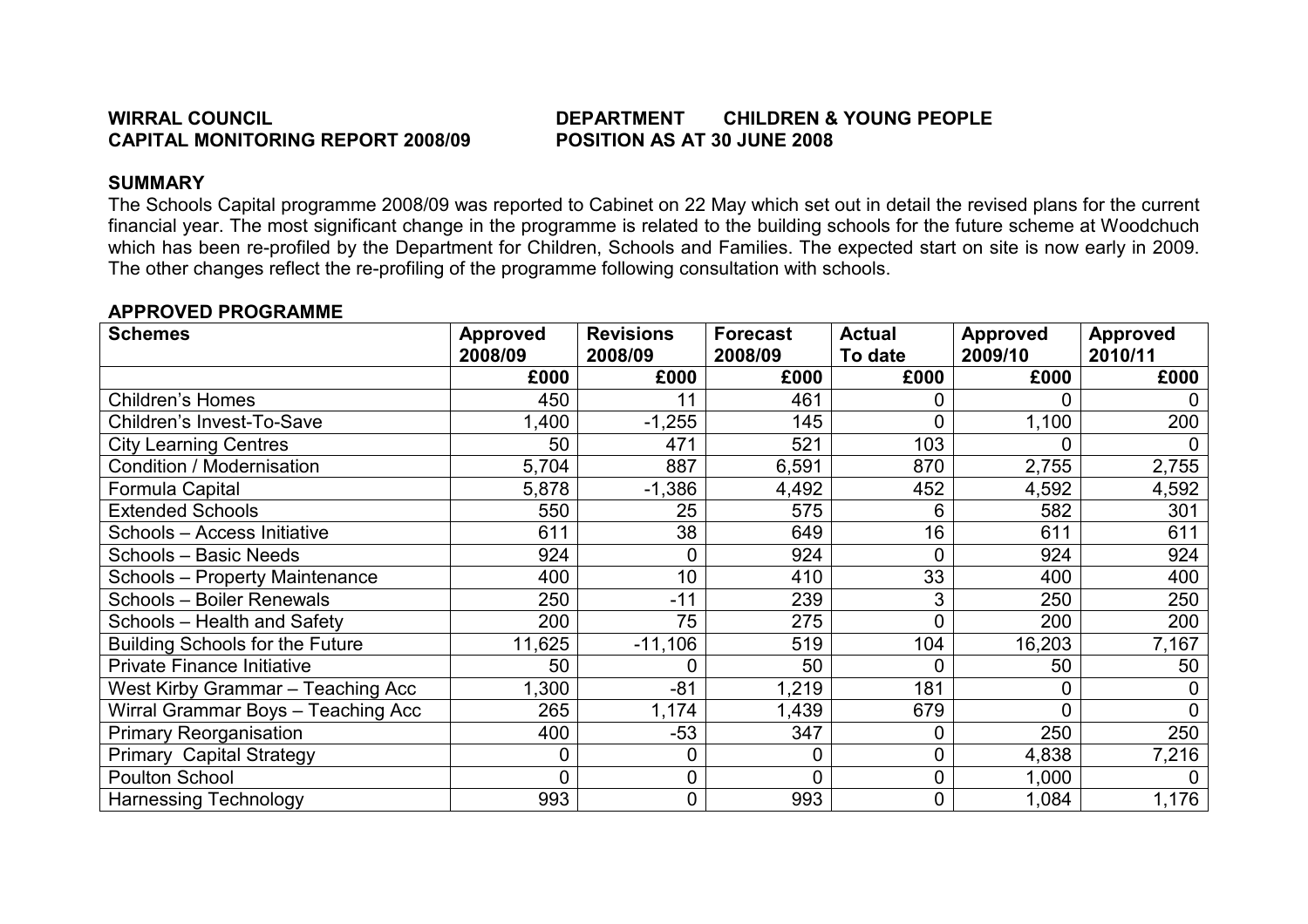| National Grid for Learning            | 133            | 0           | 133            | $\overline{0}$ | 133    | 133            |
|---------------------------------------|----------------|-------------|----------------|----------------|--------|----------------|
| <b>Computers for Pupils</b>           | 0              | 1,447       | 1,447          | 624            | 0      | 0              |
| <b>Contact Point System</b>           | 0              | 172         | 172            | 0              | 0      | 0              |
| Integrated Children's Scheme          | 0              | 26          | 26             | 0              | 0      | 0              |
| <b>Computers for Social Workers</b>   | $\overline{0}$ | 57          | 57             | $\overline{0}$ | 0      | $\overline{0}$ |
| <b>Old Final Accounts</b>             | 50             | 0           | 50             | 11             | 50     | 50             |
| <b>SEN and Disabilities</b>           | $\overline{0}$ | $\mathbf 0$ | $\overline{0}$ | $\mathbf 0$    | 2,000  | 6,000          |
| <b>Specialist Schools</b>             | 150            | 18          | 168            | 14             | 0      | 0              |
| <b>Playing Field Refurbishments</b>   | 488            | 203         | 691            | 132            | 0      | 0              |
| Oaklands Centre                       | 350            | 0           | 350            | 0              | 0      | 0              |
| Youth Capital Fund                    | 0              | 843         | 843            | 0              | 182    | 182            |
| <b>Children's Centres Phase 1</b>     | 0              | 73          | 73             | 58             | 0      | 0              |
| Children's Centres Phase 2            | 0              | 784         | 784            | 161            | 0      | $\overline{0}$ |
| <b>Children's Centres Phase 3</b>     | 0              | 347         | 347            | 0              | 717    | 443            |
| <b>Early Years Quality and Access</b> | $\mathbf 0$    | 1,239       | 1,239          | $\overline{0}$ | 1,239  | 1,239          |
| <b>Adult Learning</b>                 | 0              | 40          | 40             | 17             | 0      | $\Omega$       |
| <b>Music Service Scheme</b>           | 0              | 109         | 109            | $\mathbf 0$    | 65     |                |
|                                       |                |             |                |                |        |                |
| <b>TOTAL</b>                          | 32,221         | $-5,844$    | 26,377         | 3,464          | 39,225 | 34,139         |
|                                       |                |             |                |                |        |                |
| <b>Funding</b>                        |                |             |                |                |        |                |
| <b>General Resources</b>              | 4,336          | $-1,353$    | 2,983          |                | 1,283  | 1,283          |
| Supported Borrowing for Year          | 5,173          | $-208$      | 4,965          |                | 9,127  | 11,505         |
| <b>Prudential Borrowing</b>           | ,400           | $-1,255$    | 145            |                | 1,100  | 200            |
| <b>Grant - Education</b>              | 20,899         | $-3,031$    | 17,868         |                | 26,665 | 21,101         |
| Revenue, Reserve, Contributions       | 413            | 3           | 416            |                | 1,050  | 50             |
| <b>TOTAL</b>                          | 32,221         | $-5,844$    | 26,377         |                | 39,225 | 34,139         |

| <b>Date</b>            | . .<br><b>Petails</b>                                                                                                                                      | . . |
|------------------------|------------------------------------------------------------------------------------------------------------------------------------------------------------|-----|
| 1 Q<br>April<br>$\sim$ | Stantor<br>schools.<br>: Brackenwood.<br>appro <sup>-</sup><br>Liscard<br>and<br>Road<br>Primarv<br>nme .<br>oved<br>าates<br>ำค<br>TOI<br>su<br>ΞCΧ<br>эu |     |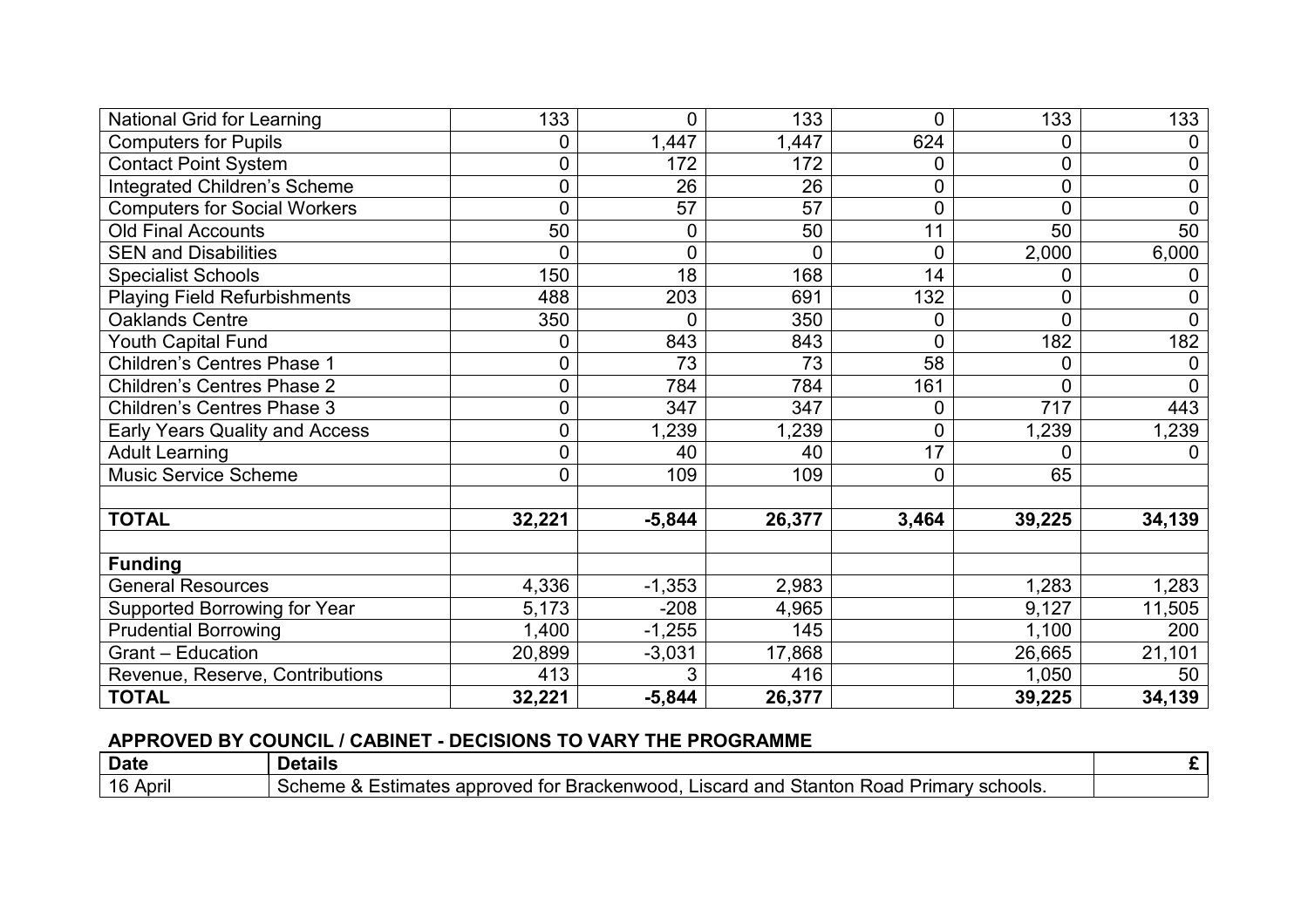| $22$ May             | Schools Capital funding 2008/09 report approved including Park and Pensby Schools.        |  |
|----------------------|-------------------------------------------------------------------------------------------|--|
| <sup>1</sup> 12 June | Scheme & Estimates approved for Children's Centres at Eastway Primary and Lingham Primary |  |
| 26 June              | Cabinet agreed the slippage from 2007/08 to 2008/09 capital programme.                    |  |

# COMPLETED SCHEMES

| <b>Schemes</b> | . .<br>. .<br>∶actions<br>schemes<br>. completed<br><b>Including</b><br><b>⊜Comments</b><br>.on |  |  |  |
|----------------|-------------------------------------------------------------------------------------------------|--|--|--|
|                |                                                                                                 |  |  |  |

# PROGRESS REPORT ON APPROVED SCHEMES

| <b>Schemes</b>                  | Comments on progression of schemes and any variations                                 |           |
|---------------------------------|---------------------------------------------------------------------------------------|-----------|
| Woodchurch Pathfinder BSF       | Re-profiling of scheme from 2008/09 to later years by DCSF. Start on site early 2009. | $-11,106$ |
| Formula Capital                 | Re-profiling of schemes from 2008/09 to later years                                   | $-2,265$  |
| Children's Invest to Save       | Re-profiling of schemes from 2008/09 to later years                                   | $-1,000$  |
| <b>Children's Centres</b>       | 17 of 19 centres are now complete. 2 remaining are approved and at tender stage       |           |
| <b>Primary Capital Strategy</b> | Funding is subject to DCSF approval of LA Strategy document (DCSF response is         |           |
|                                 | anticipated September 2008)                                                           |           |

# HOWARD COOPER DIRECTOR OF CHILDREN & YOUNG PEOPLE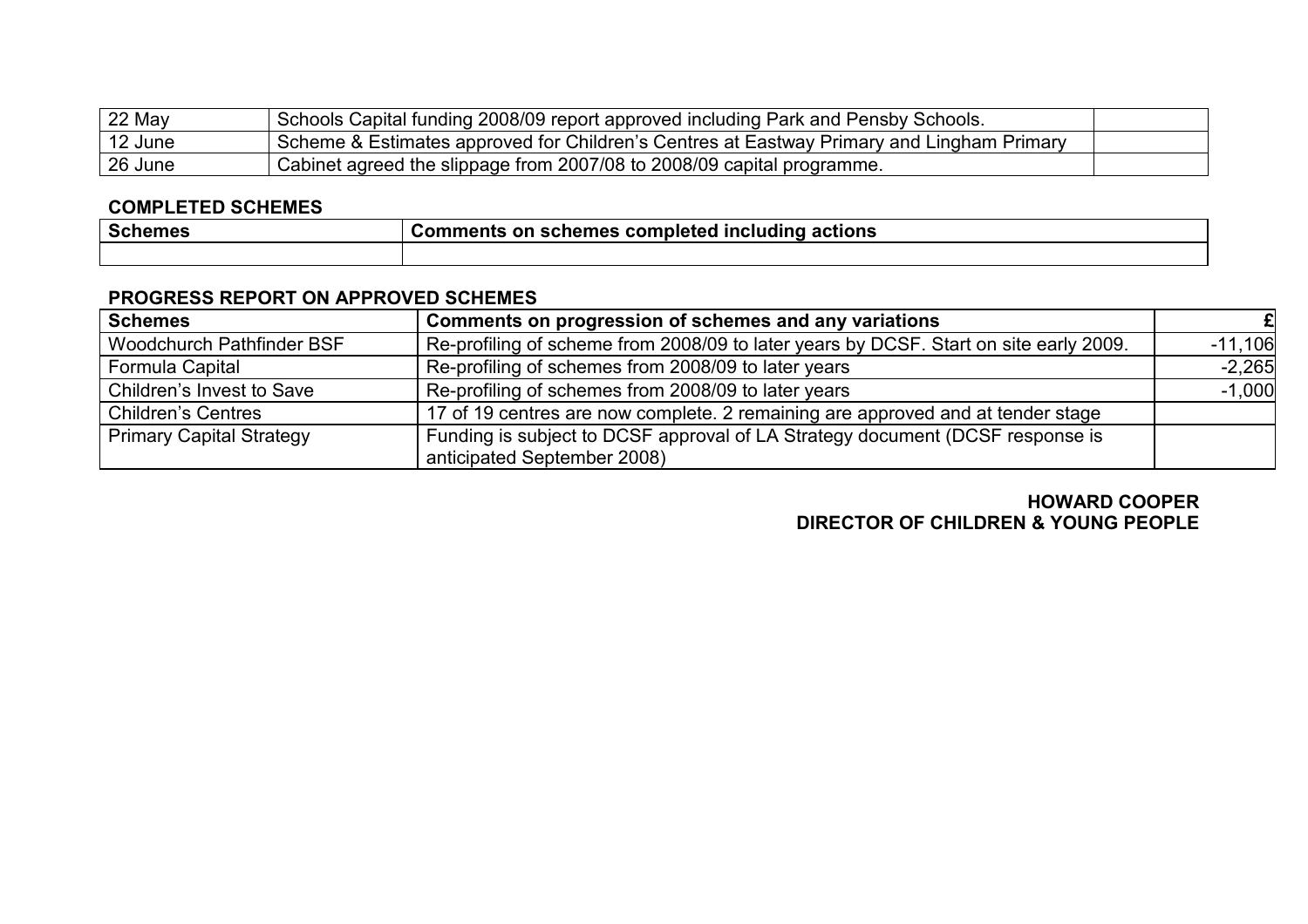# WIRRAL COUNCIL **EXECUTE:** THE DEPARTMENT CORPORATE SERVICES

# SUMMARY

 The most significant area of the programme is that on Property Maintenance. The programme of works is based upon priorities identified from the condition surveys and the health & safety surveys and the 2008/09 programme was agreed by Cabinet on 12 June. This includes a contingency for unplanned schemes or emergency works resulting from condition surveys. In terms of Building modernisation it is anticipated that schemes will be determined from the Strategic Asset Reviews that are to be carried out across on a geographic basis over the coming year.

| <b>Schemes</b>                                | <b>Approved</b><br>2008/09 | <b>Revisions</b><br>2008/09 | <b>Forecast</b><br>2008/09 | <b>Actual</b><br>To date | <b>Approved</b><br>2009/10 | <b>Approved</b><br>2010/11 |
|-----------------------------------------------|----------------------------|-----------------------------|----------------------------|--------------------------|----------------------------|----------------------------|
|                                               | £000                       | £000                        | £000                       | £000                     | £000                       | £000                       |
| <b>Property Maintenance</b>                   | 1,510                      |                             | 1,510                      | 133                      | 1,510                      | 1,510                      |
| <b>Disabled Access Provision</b>              | 100                        |                             | 100                        |                          | 100                        | 100                        |
| <b>Building Modernisation</b>                 | 250                        | 0                           | 250                        | 0                        | 1,000                      | 2,000                      |
| <b>West Wirral Schemes</b>                    | 200                        | 211                         | 411                        | 33                       | 200                        | 200                        |
| <b>IT Software Management</b>                 | 210                        |                             | 210                        | 13                       |                            |                            |
| <b>IT Projects</b>                            | 0                          | 101                         | 101                        | 76                       | 0                          |                            |
| One Stop Shops                                | 0                          | 242                         | 242                        | $\overline{0}$           | 0                          | 0                          |
| <b>Cheshire Lines &amp; Corporate Archive</b> | 0                          | 9                           | 9                          | 72                       | 0                          | 0                          |
| <b>West Kirby Coast</b>                       | 0                          | 47                          | 47                         | 4                        | 0                          | 0                          |
| <b>Hoylake Golf Resort</b>                    | 0                          | 4                           | 4                          | $\overline{0}$           | 0                          | $\Omega$                   |
| Think Big Investment Fund                     | 0                          | 387                         | 387                        | $\overline{0}$           | 300                        | 300                        |
| <b>TOTAL</b>                                  | 2,270                      | 1,001                       | 3,271                      | 332                      | 2,810                      | 3,810                      |
|                                               |                            |                             |                            |                          |                            |                            |
| <b>Funding</b>                                |                            |                             |                            |                          |                            |                            |
| <b>General Capital Resources</b>              | 2,060                      | 900                         | 2,960                      | 243                      | 2,810                      | 3,810                      |
| <b>Prudential Borrowing</b>                   | 210                        | 101                         | 311                        | 89                       |                            |                            |
| <b>TOTAL</b>                                  | 2,270                      | 1,001                       | 3,271                      | 332                      | 2,810                      | 3,810                      |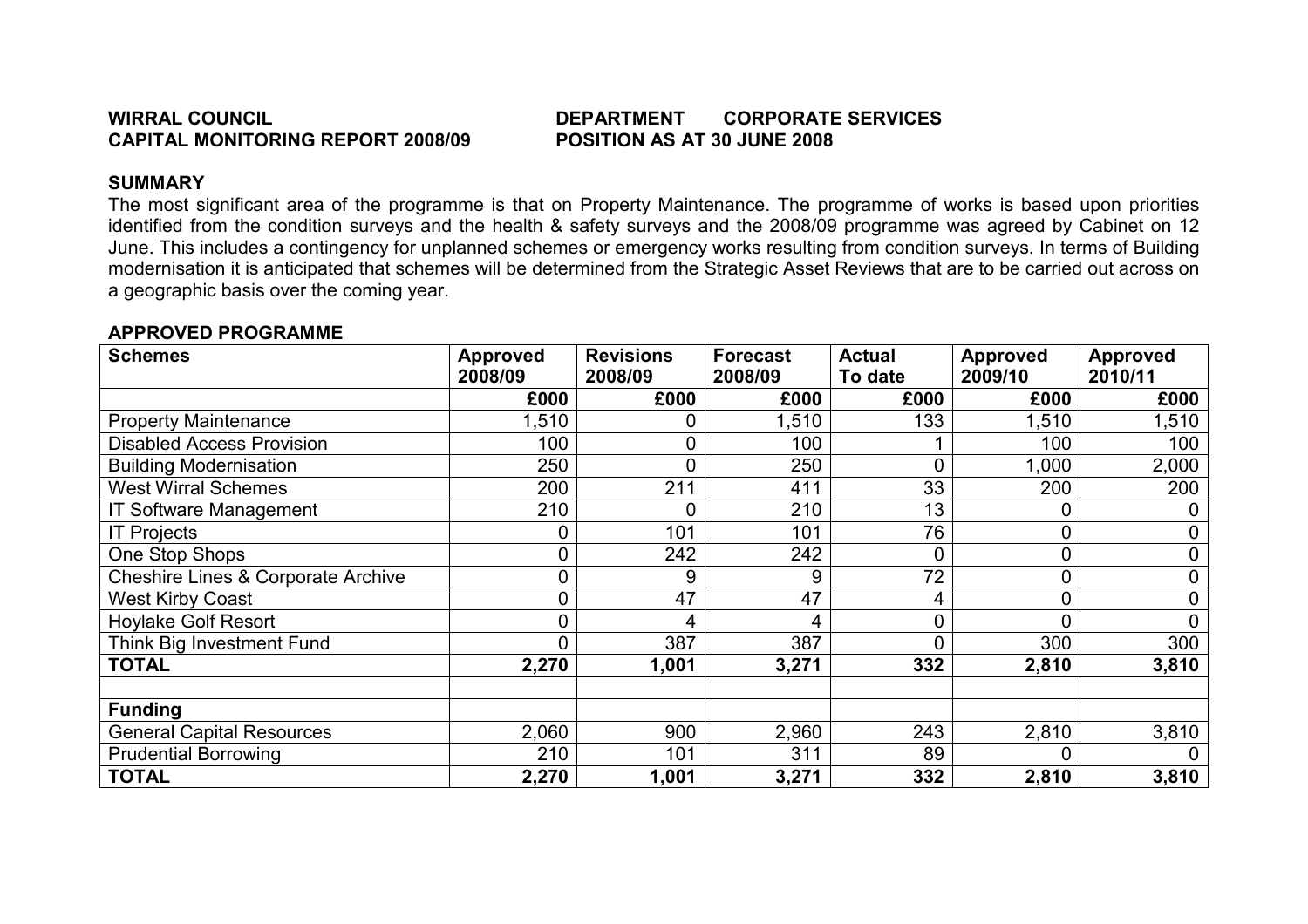| Date    | <b>Details</b>                                                                             |     |
|---------|--------------------------------------------------------------------------------------------|-----|
| June 26 | Business Rates transferred from Regeneration and reclassified as Think Big Investment Fund | 300 |
| June 26 | Cabinet agreed the slippage from 2007/08 to 2008/09 capital programme                      | 701 |

### COMPLETED SCHEMES

| l Schemes | Comments on schemes completed including actions |
|-----------|-------------------------------------------------|
|           |                                                 |

#### PROGRESS REPORT ON APPROVED SCHEMES

| <b>Schemes</b>              | <sup>1</sup> Comments on progression of schemes and any variations           |  |  |  |  |
|-----------------------------|------------------------------------------------------------------------------|--|--|--|--|
| <b>Property Maintenance</b> | Cabinet 12 June 2008 approved the Property Maintenance programme for 2008/09 |  |  |  |  |

# JIM WILKIE DIRECTOR OF CORPORATE SERVICES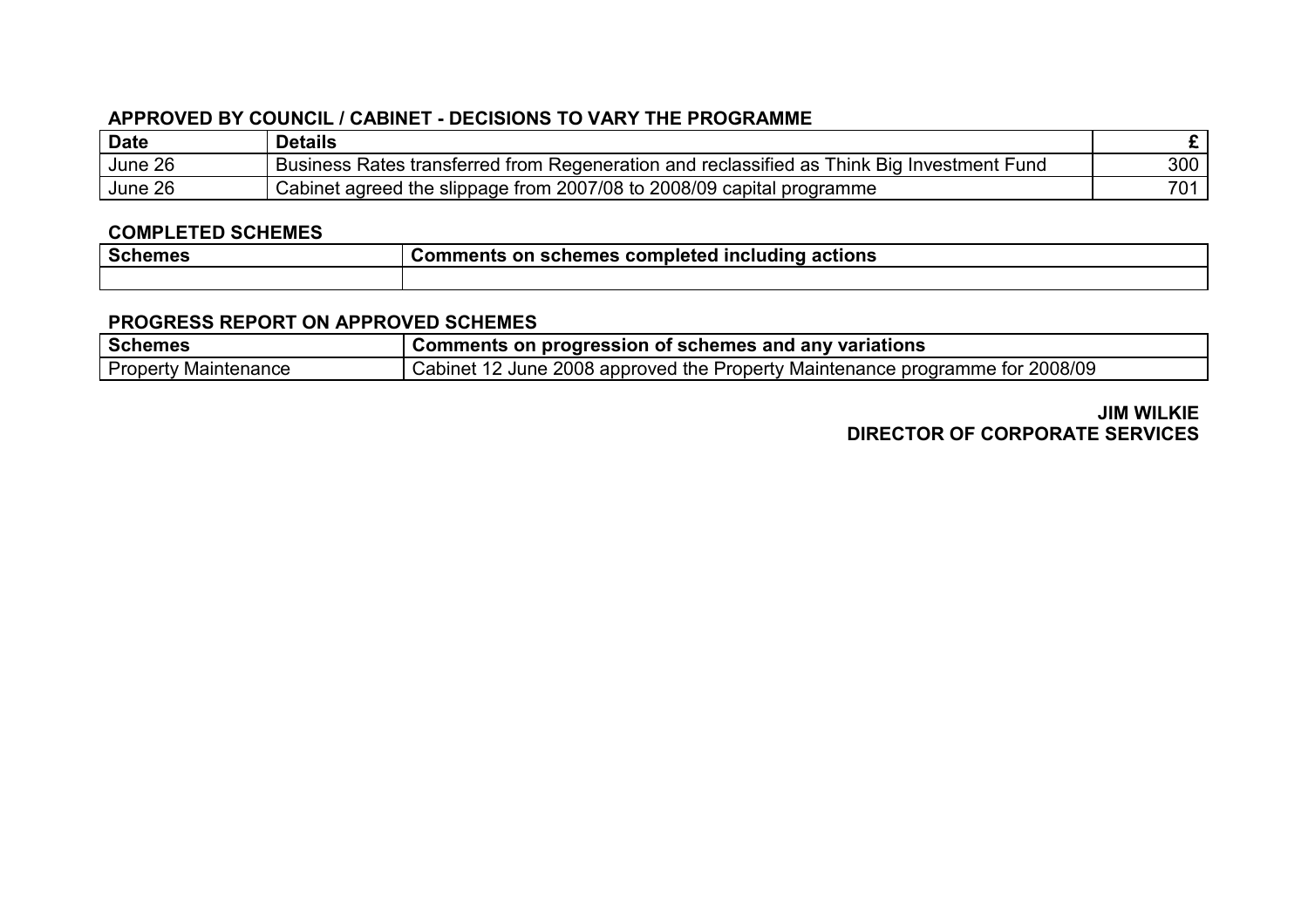#### WIRRAL COUNCIL DEPARTMENT REGENERATION CAPITAL MONITORING REPORT 2008/09 POSITION AS AT 30 JUNE 2008

# SUMMARY

 The main element is the Housing Market. Renewal Programme which is focused on Clearance and Improvements to existing housing stock. A change in the level of funding from NewHeartlands in 2008/09 has resulted in a reduction in the programme which will impact on the current year and future years (subject to changes to future funding levels). With Renovation Grants having ceased and improvements being by the use of contributions or equity loans the description has been revised to "Improvements to Stock". The Floral Pavilion is slightly behind schedule but no major delay is forecasted. Phase 2 of the New Brighton development is still subject to future agreement and will be reported to future Cabinet meetings. Various Objective 1 programme and SRB programme schemes have been approved with the anticipated finalisation by 31 December 2008 and 31 March 2010 respectively.

| <b>Schemes</b>                            | <b>Approved</b><br>2008/09 | <b>Revisions</b><br>2008/09 | <b>Forecast</b><br>2008/09 | <b>Actual</b><br>To date | Approved<br>2009/10 | <b>Approved</b><br>2010/11 |
|-------------------------------------------|----------------------------|-----------------------------|----------------------------|--------------------------|---------------------|----------------------------|
|                                           | £000                       | £000                        | £000                       | £000                     | £000                | £000                       |
| Improvements to stock                     | 2,500                      | 170                         | 2,670                      | 411                      | 3,380               | 3,380                      |
| Clearance                                 | 15,800                     | $-4,136$                    | 11,664                     | 4,470                    | 9,477               | 8,682                      |
| <b>Disabled Facilities Grants</b>         | ,250                       | 377                         | 1,627                      | 187                      | 1,250               | 1,250                      |
| <b>Business Rates Support</b>             | 300                        | $-300$                      |                            |                          |                     |                            |
| <b>Floral Pavilion</b>                    | 7,952                      | $-70$                       | 7,882                      | 1,160                    | 0                   |                            |
| <b>Landican Cemetery</b>                  | 300                        | $-11$                       | 289                        |                          | 0                   |                            |
| <b>Football Facilities</b>                | 17                         | 0                           | 17                         |                          | 0                   |                            |
| <b>Wirral Tennis Centre</b>               | 380                        | 0                           | 380                        | 13                       | 0                   |                            |
| <b>West Kirby Concourse</b>               | 280                        | 0                           | 280                        |                          | 0                   | 0                          |
| <b>Property Maintenance</b>               | 300                        | 0                           | 300                        | 55                       | 300                 | 300                        |
| <b>Energy Efficiency Schemes</b>          |                            | 99                          | 99                         |                          | 0                   |                            |
| Oval Sports Centre - 5-a-side             |                            | 560                         | 560                        | 74                       | $\mathbf 0$         | $\mathbf 0$                |
| <b>Oval Sports Centre - Refurbishment</b> |                            | 105                         | 105                        | 179                      | 0                   | 0                          |
| <b>Frankby Cemetery</b>                   |                            | 259                         | 259                        | 240                      | $\overline{0}$      | $\mathbf 0$                |
| <b>Birkenhead Park</b>                    |                            | 619                         | 619                        | 4                        | $\mathbf 0$         | $\mathbf 0$                |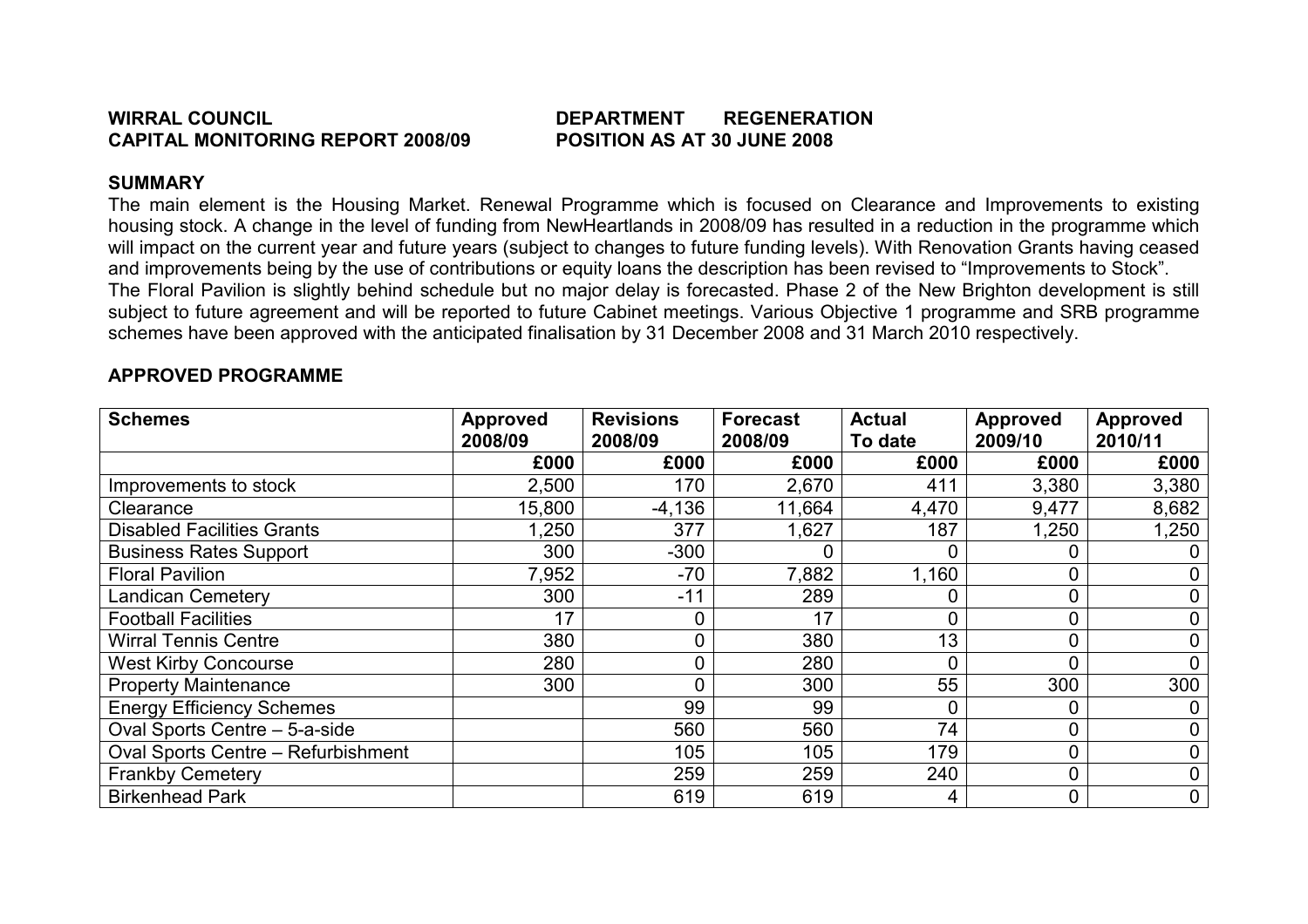| <b>Birkenhead Central Library</b> |        | 181      | 181    | 51    | 0      | $\mathbf 0$ |
|-----------------------------------|--------|----------|--------|-------|--------|-------------|
| <b>Community Safety</b>           |        | 100      | 100    |       | υ      | $\mathbf 0$ |
| Objective 1                       |        | 5,301    | 5,301  | 1,816 | 0      | $\mathbf 0$ |
| <b>SRB</b>                        | 0      | 4,543    | 4,543  | 308   | 0      | $\mathbf 0$ |
| <b>TOTAL</b>                      | 29,079 | 7,797    | 36,876 | 8,968 | 14,407 | 13,612      |
|                                   |        |          |        |       |        |             |
| <b>Funding</b>                    |        |          |        |       |        |             |
| <b>General Resources</b>          | 10,062 | $-1,396$ | 8,666  |       | 5,357  | 5,362       |
| <b>Prudential Borrowing</b>       | 960    | 912      | 1,872  |       |        | 0           |
| Grant - HMRI                      | 9,800  | $-900$   | 8,900  |       | 8,300  | 7,500       |
| Grants - Other                    | 8,257  | $+9,181$ | 17,438 |       | 750    | 750         |
| <b>TOTAL</b>                      | 29,079 | 7,797    | 36,876 |       | 14,407 | 13,612      |

| <b>Date</b> | <b>Details</b>                                                                                                                                  |     |
|-------------|-------------------------------------------------------------------------------------------------------------------------------------------------|-----|
| June 26     | reclassified as<br>Bia<br><sup>-</sup> hink<br><b>Rates</b><br>s transferred from i<br>Regeneration and<br>i Investment Fund<br><b>Business</b> | 300 |
| June 26     | 2007/08<br>capital<br>I programme<br>t agreed the slippage from<br>شabinet ∂                                                                    |     |

#### COMPLETED SCHEMES

| <b>Schemes</b> | actions<br>Comments on schemes completed including |
|----------------|----------------------------------------------------|
|                |                                                    |

# PROGRESS REPORT ON APPROVED SCHEMES

| <b>Schemes</b>            | Comments on progression of schemes and any variations                                                                      |
|---------------------------|----------------------------------------------------------------------------------------------------------------------------|
| <b>Birkenhead Park</b>    | Only some remedial works and retentions remain outstanding.                                                                |
| <b>Floral Pavilion</b>    | Progressing well with the handover expected in October and opening in November.                                            |
| <b>Oval Sports Centre</b> | Issues around the refurbishment have been regularly reported and the opening is anticipated to  <br>be in the late summer. |

# ALAN STENNARD DIRECTOR OF REGENERATION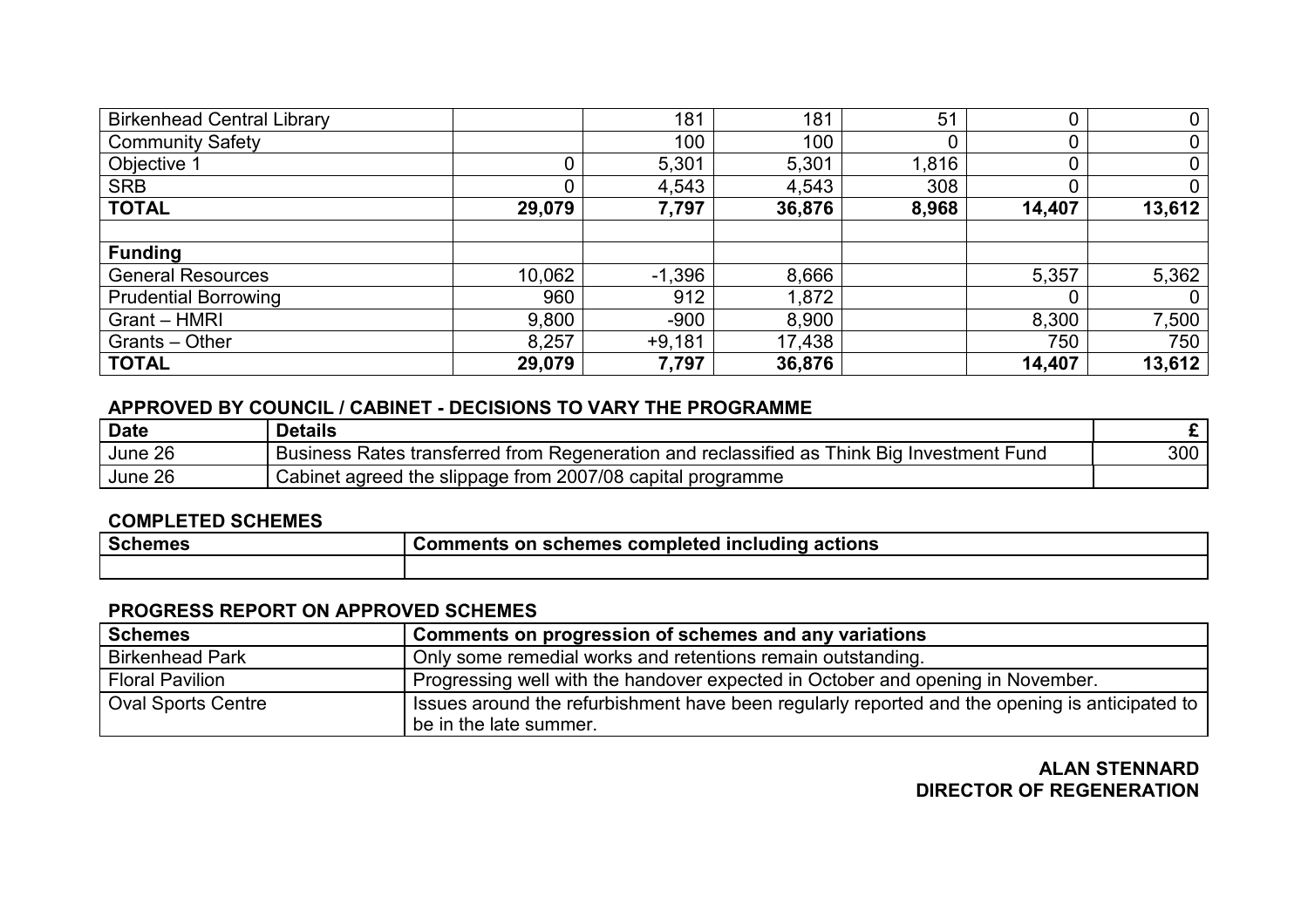# WIRRAL COUNCIL **EXECUTE:** TECHNICAL SERVICES

# SUMMARY

 There is not a great deal to say at this stage of the year other than no significant variations have arisen and it is anticipated that by the end of the year the outturn will be closely in line with the agreed budget.

The West Kirby Marine Lake scheme is subject to the granting of statutory licences and will proceed as planned this year.

 Waste Infrastructure includes the purchase lockable bins at multi occupational properties, recycling facilities in schools and retail areas and the purchase of two specialist waste inspection vehicles.

| <b>Schemes</b>                  | <b>Approved</b><br>2008/09 | <b>Revisions</b><br>2008/09 | <b>Forecast</b><br>2008/09 | <b>Actual</b><br>To date | <b>Approved</b><br>2009/10 | <b>Approved</b><br>2010/11 |
|---------------------------------|----------------------------|-----------------------------|----------------------------|--------------------------|----------------------------|----------------------------|
|                                 | £000                       | £000                        | £000                       | £000                     | £000                       | £000                       |
| LTP - Accessibility             | 137                        |                             | 137                        | 13                       | 150                        | 155                        |
| LTP - Air Quality               | 955                        | 0                           | 955                        | 88                       | 560                        | 445                        |
| $LTP - Congestion$              | 737                        | 0                           | 737                        | 110                      | 196                        | 213                        |
| LTP - Road Safety               | 3,620                      | 500                         | 4,120                      | 868                      | 4,161                      | 5,340                      |
| LTP - Transportation            | 610                        |                             | 610                        | 125                      | 1,440                      | 1,531                      |
| Capitalised Highway Maintenance | 3,656                      | 0                           | 3,656                      |                          | 0                          | $\overline{0}$             |
| <b>Highways Structural</b>      | 500                        | 0                           | 500                        |                          | 500                        | 500                        |
| <b>Street Lighting Columns</b>  | 300                        | 0                           | 300                        |                          | 300                        | 300                        |
| <b>Coast Protection</b>         | 55                         | 0                           | 55                         |                          | 55                         | 55                         |
| <b>Energy Schemes</b>           | 148                        | 220                         | 368                        | 7                        | 0                          | 0                          |
| <b>West Kirby Marine Lake</b>   | 500                        | 0                           | 500                        |                          | 250                        | 0                          |
| <b>Micro Regeneration</b>       | 100                        | 0                           | 100                        |                          | 100                        | 100                        |
| Waste Infrastructure            | 0                          | 551                         | 551                        |                          |                            |                            |
| <b>TOTAL</b>                    | 11,318                     | 1,271                       | 12,589                     | 1,211                    | 7,712                      | 8,639                      |
|                                 |                            |                             |                            |                          |                            |                            |
| <b>Funding</b>                  |                            |                             |                            |                          |                            |                            |
| <b>General Resources</b>        | 5,071                      | 720                         | 5,791                      |                          | 2,992                      | 3,441                      |
| Supported Borrowing for Year    | 2,720                      | $\overline{0}$              | 2,720                      |                          | 0                          | 0                          |